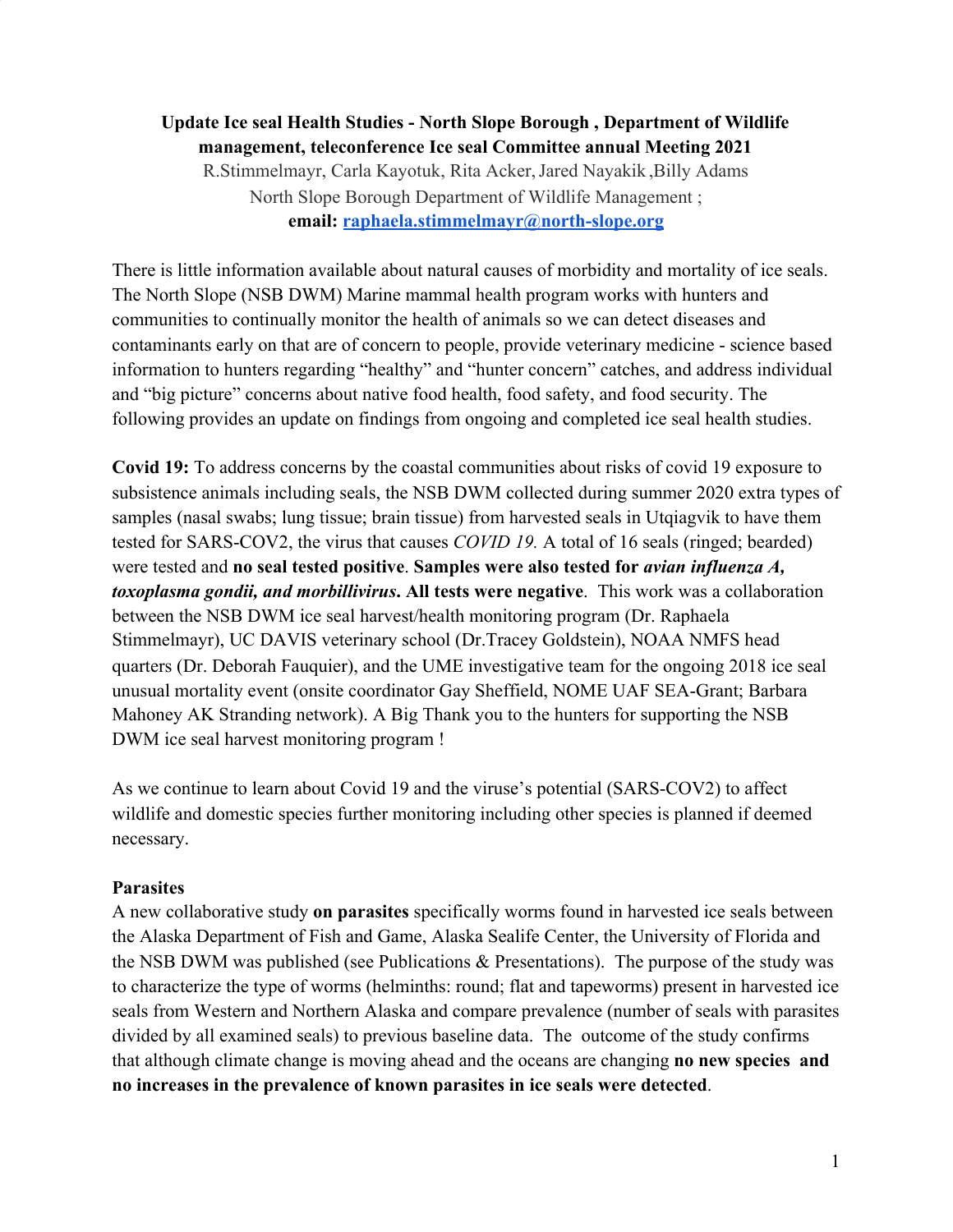As a follow up to this parasite worm study, findings on microscopic parasites found in meat of ringed and bearded seals from 2008-2016 were analyzed to **better characterize the percentage of seals with sarcocystis and toxoplasma gondii** (see Publications & Presentations).

**Sarcocystis** is a small parasite that was first detected in a bearded seal in the 1980's on the North Slope, Alaska. In ice seals, the parasite generally does not cause health problems and there is no human risk associated with ingesting these microscopic parasites. Preliminary findings suggest that more ringed seals are infected with the parasite than bearded seals (ringed seals (66%; 44/67) versus bearded seals (53%; 68/128). The prevalence of sarcocystis in Alaskan ringed seals (66%) is significantly higher than in Arctic Canada (9%). Unknown environmental and ice seal related ecological factors likely contribute to the geographic gradient. **Toxoplasma gondii**, an important zoonotic parasite (causes a disease called toxoplasmosis in mammals including humans that ingest meat, water and soil contaminated with the spores/cysts) **was not detected** in examined tissues from Alaskan ringed and bearded seals. The latter however have been detected albeit at a very low rate in ringed seals from Northern and Eastern Canada. The life cycle of toxoplasma gondii in the Arctic is not well understood. Cooking and freezing meats and organs is sufficient to destroy the parasite.

## **Case report**

Urinary and kidney stones are rare observations in ice seals with only one report in a ringed seal from Canada. A large stone  $(\sim 1.5 \text{ to } 2)$  (A) was found in the empty bladder in a male adult ringed seal harvested for subsistence purposes in Utqiagvik in 2020 (see Publications & Presentations).



Fig. A. Urinary Stone with scale (in cm).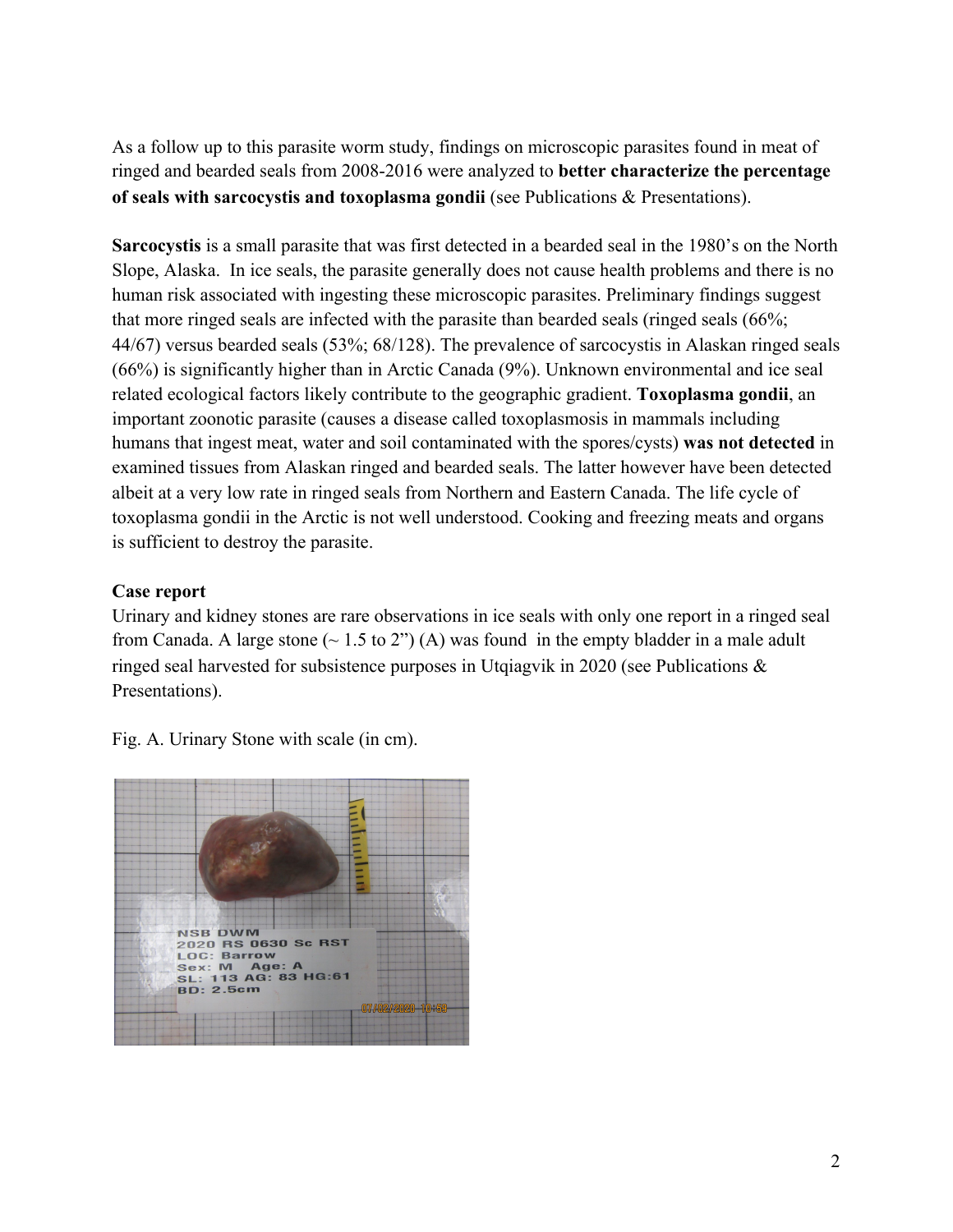Size of the stone indicates a longstanding formation process, however no gross and microscopic evidence was seen that it was negatively impacting the animal health. An unusual bacteria *S. pseudintermedius* was cultured from the stone core. This type of bacteria has previously only been cultured from Antarctic Weddell seals (*Leptonychotes weddellii*). This is the first report of successful isolation of *S. pseudintermedius* from an ice seal and the first report of S. pseudintermedius infection associated with urinary stone formation. The isolate exhibited limited antibiotic resistance to commonly used antimicrobials in veterinary and human medicine. Antibiotic resistant bacteria are an emerging issue in human and veterinary medicine.

### **Marine Biotoxin - Harmful Algae Bloom Monitoring.**

Harmful algae blooms in the Arctic are an emerging problem. To better understand the trends and possible impacts on people and animal health, feces and stomach contents of key subsistence animals are regularly monitored for toxin presence [domoic acid (known as amnesic shellfish poisoning) and saxitoxin (known as paralytic shellfish toxin)]. Findings from a multi-year study (see Publications & Presentations) provide evidence that **bearded seal stomach content samples from the Bering Sea showed a significant increase in the prevalence of domoic acid overtime with no toxin detected in 2012 to toxin detected in 100% of bearded seals sampled in 2019**. Levels of toxin detected in feces **are below FDA regulatory safety limit** and **todate no clinical cases of domoic acid toxicosis (seizures) have been observed**. In addition a pilot study is ongoing, to monitor for the presence of **cyanobacteria** (microcystin-LR and nodularin) in seal and walrus livers (analysis is pending). Cyanobacteria also known as blue-green algae, live in fresh, brackish (combined salt and freshwater), and marine water. Algae poisoning has been documented in dogs, sheep, and cattle in the lower 48. Large cyanobacteria blooms have been observed in the Kotzebue Sound area since 2009. There is no evidence currently that mortalities of ice seals and other animals have been associated with these regional blooms in western Alaska.

#### **Plastics in the Arctic**

Arctic Plastic pollution is an emerging problem. Environmentally sound management of waste including plastics and microplastics in the Arctic is an important focus of the Arctic council's Arctic Contaminants Action Program (ACAP) to eliminate pollution of the Arctic. To better understand the problem, **stomach content of key subsistence harvested animals are regularly examined.** Similar to a study from Arctic Canada grossly visible ingested plastics in stomachs collected from harvested and found dead ice seals have not been observed on the North Slope, Alaska. However, in a recent Canadian study uv -stabilizers (chemical compounds associated with plastics) have been detected in the liver of harvested seals from Arctic Canada. Microplastics (very small pieces) have been detected in Beaufort Sea beluga whales and microplastic uptake is linked to fish consumption. Plastics continue to be found in Southern Beaufort Sea polar bears harvested for subsistence from Utqiagvik and Kaktovik.